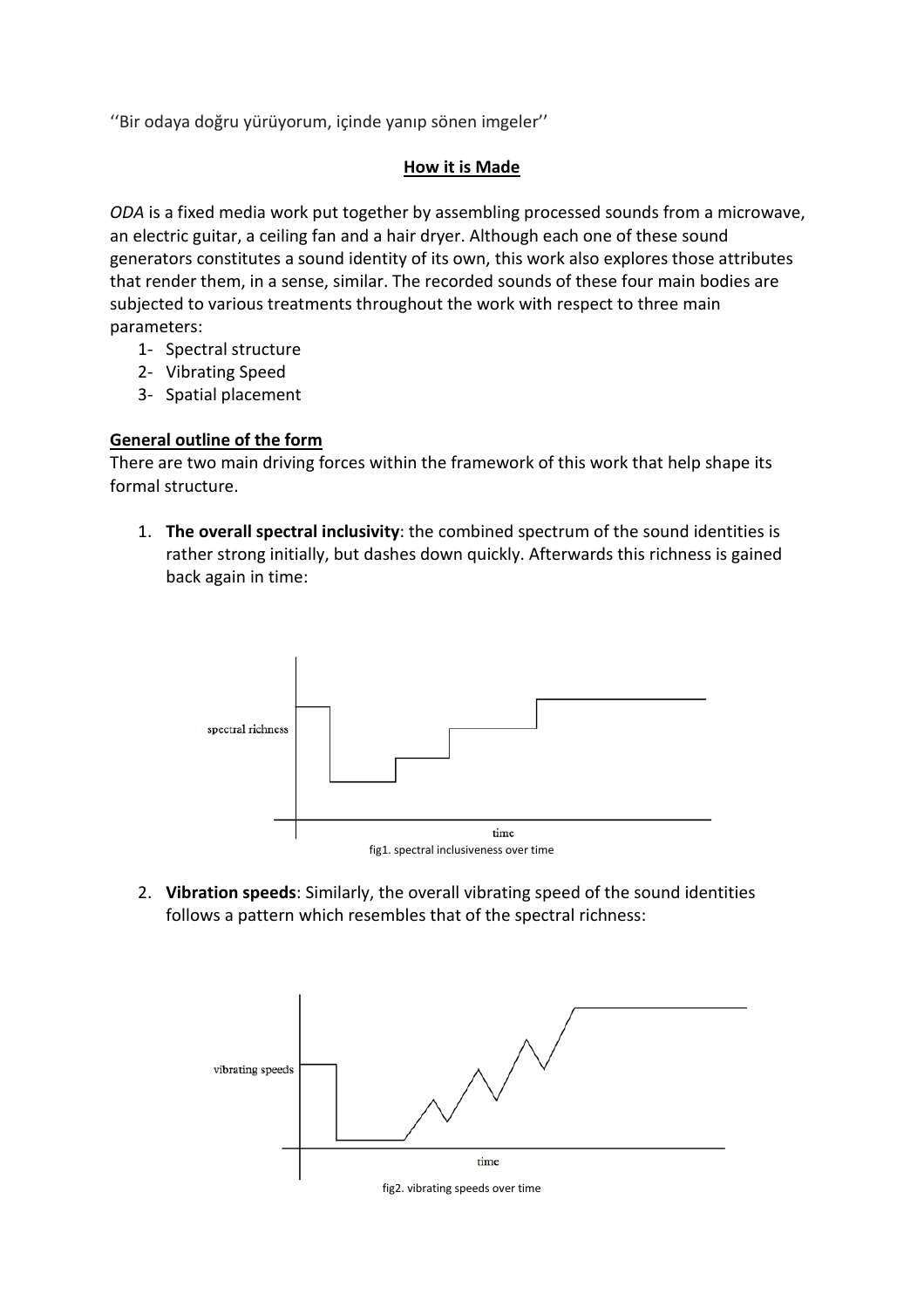### **Spatial placement**

This is an indispensable element as the listener is invited into an environment where he/she senses being rotated in space with running devices. The rotational speed increases as the work progresses.

## **Objects**

# **The running microwave (pre-recorded, then manipulated with audiosculpt and Max/MSP)**

The sound spectrum of a running microwave is at first presented with its original (recorded) structure:



fig.3 an audiosculpt representation of the sound spectrum of a running microwave

Then, using Ircam's audiosculpt, the sound is split into two main sub identities, the higher spectrum and the lower spectrum. These two sub-identities are then further morphed with respect to their own spectra, speed and places within the space, creating a polyphony of time-family identities.



fig.4 the two sub-identities moving within their respective spaces (the interface used here is Ircam's Spat)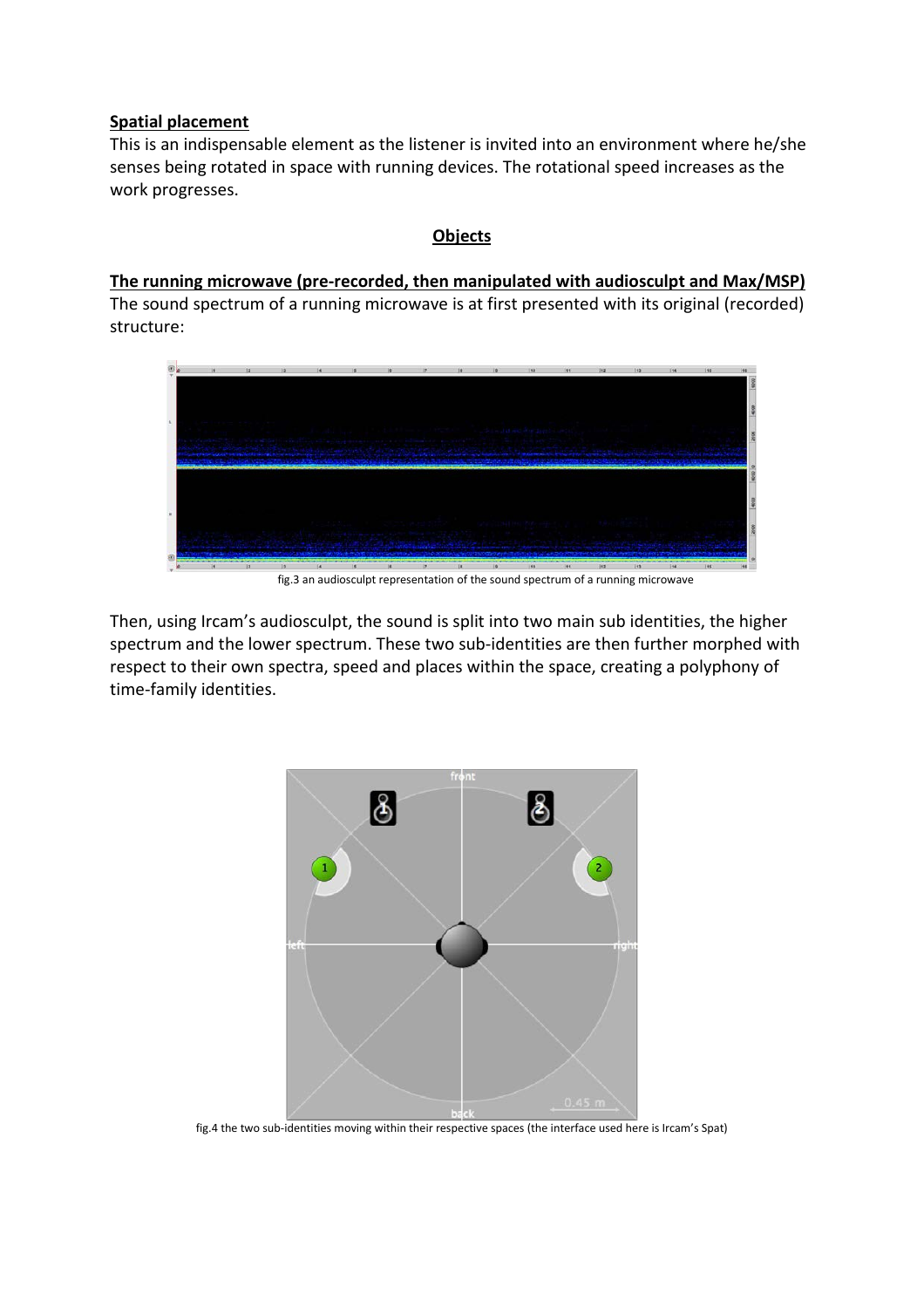## **The electric guitar (recorded through Max/MSP)**

A digital processor with distortion, delay, phasing and compression capabilities is used for the electric guitar. This segment of the patch provides the standard electric guitar sound.



fig.5 the main digital processor for the electric guitar

The sound of the electric guitar is passed through different delay lines and other control signals that constantly change its timbre through different speeds.



fig.6 control signals that manipulate delay line magnitudes and frequency shift speeds of the electric guitar sounds

In addition, an FFT object controls how much of the electric guitar sound spectrum is included at any point in time. All of the signals pertaining to the sound of the electric guitar are controlled by a MIDI pedal.



fig.7 a spectral envelope for the electric guitar